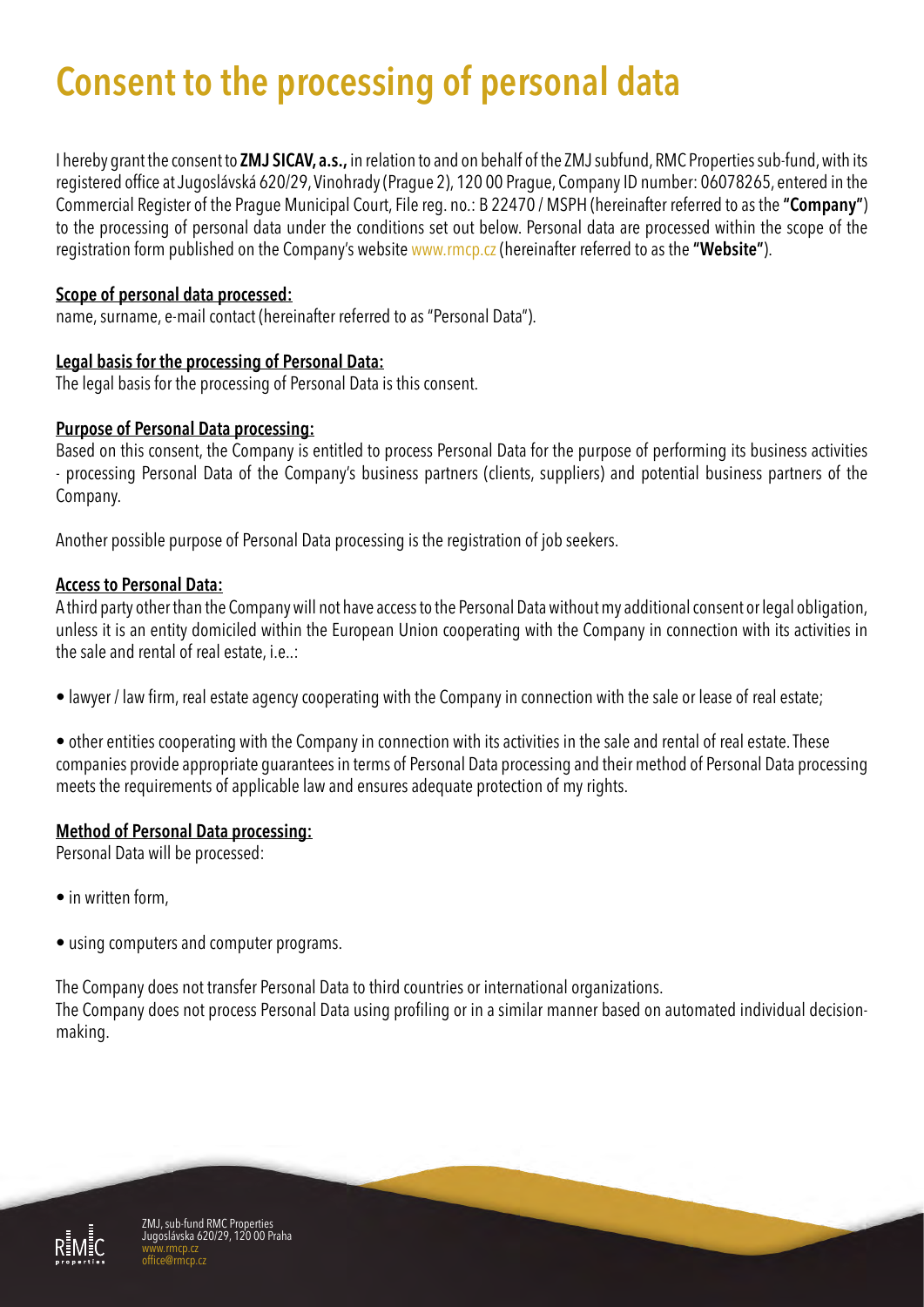# **Duration of Personal Data processing:**

With regard to the Company's business partners I hereby grant this consent for the time necessary to fulfill the purpose, i.e. a maximum of 10 years from the last processed order of a business partner (Client), until this consent is revoked and for the time strictly necessary after revocation to which I am entitled at any time. The revocation of the consent does not affect the lawfulness of the processing of Personal Data based on the consent given before its revocation. Revocation of consent also does not affect the processing of Personal Data performed by the Company on a legal basis other than this consent (i.e. especially if the processing of Personal Data is necessary for the performance of the contract, legal obligation or other reasons specified in applicable law).

In the case of Personal Data processing for the purposes of registration of job seekers, the consent is granted for the period of assessment of the suitability of the candidate for the given job position or 5 years at the longest.

## **Rights of the person concerned:**

As the person concerned, I am primarily entitled to:

#### **a) Right of access to data**

I have the right to know whether the Company or a third party processes Personal Data. If these are processed, I can request access to the data from the Company. Upon request, the Company shall issue a confirmation with information about the processing of your Personal Data.

## **b) Right of rectification**

I have the right to have the Personal Data processed by the Company or a third party correct, complete and up-to-date. If the Personal Data is incorrect or out of date, I may request the Company to correct it.

## **c) Right of erasure**

Under certain circumstances, I have the right to have my Personal Data deleted. I can request the deletion of Personal Data at any time. The Company will delete Personal Data if,

- no longer needs Personal Data for the purpose for which it was provided;
- I withdraw my consent;
- I object to the processing of Personal Data;
- the Company processes Personal Data illegally;
- Personal Data must be deleted in order to comply with a legal obligation;
- if I am a minor, or a parent of a minor who has consented to the processing of Personal Data via the Internet.

# **d) The right to restrict processing**

I may request the Company to limit the processing of Personal Data. If the Company complies with the requests, it will only store the Personal Data and will not work with them further. The processing of Personal Data will be restricted if,

- I notify the Company that the Personal Data is incorrect until the Company verifies its accuracy;
- the Company processes Personal Data illegally, but I do not agree to their deletion and instead request that the Company only restricts the processing of Personal Data;
- the Company no longer needs personal data, but I do need it to prove, exercise or defend my rights;
- I object to the processing of Personal Data, until the Company verifies that its legitimate interests outweighs my reasons.



ZMJ, sub-fund RMC Properties Jugoslávska 620/29, 120 00 Praha www.rmcp.cz office@rmcp.cz